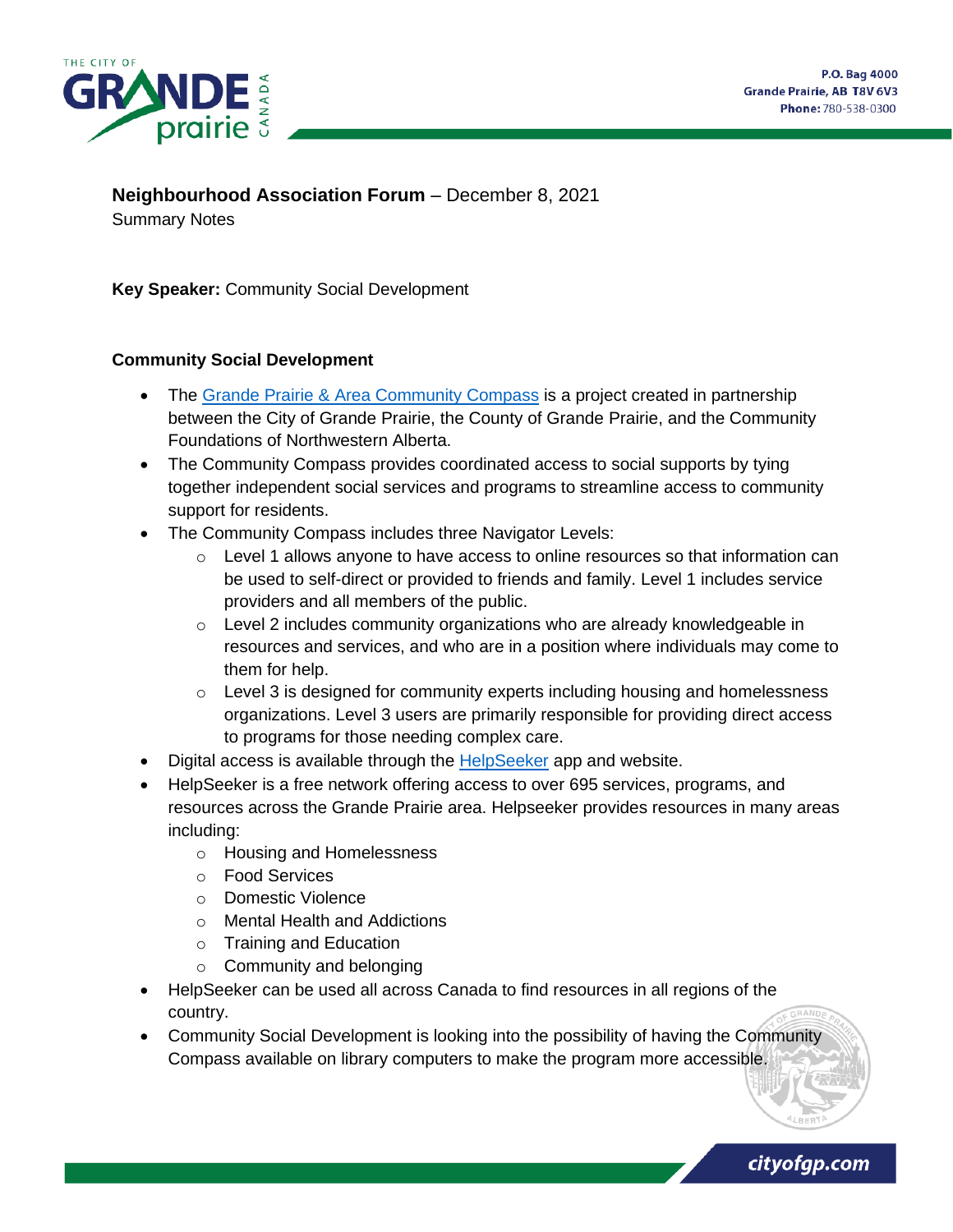### **Enforcement Services**

- Over the last few weeks, Enforcement Services has been working with the Mobile Outreach Program to help vulnerable persons access warm shelter as the weather becomes colder.
- Officers have been posted in school zones to help keep them safe and to prevent people from parking on crosswalks and in no-parking zones.
- Due to icy road conditions, Enforcement Services has been helping the RCMP with multiple motor vehicle collisions in the area.

# **Energy and Environment**

- The Drop and Swap scheduled for October 20-22 was canceled due to COVID numbers.
- The following events are planned for the spring:
	- o April 22: Earth Day Family Event will be held at the Teresa Sargent Hall in Montrose Cultural Centre. During this event, vendors will be there discussing environmental initiatives and how to reduce public impact on the environment. There will also be local owners of electric vehicles discussing the owning electric vehicles.
	- $\circ$  April 28-29: GP Grows is back. Free seed kits will be handed out that allow participants to go home and grow their own food. Information will also be provided on what maintenance can be done by Neighbourhood Associations to community orchards.
	- o May 1-7: The City Scrub will be taking place. All cleaning supplies will be provided.
		- **EXT** If you are interested in hosting your own cleaning event at any time, send an email to [environment@cityofgp.com.](mailto:environment@cityofgp.com) Tools and supplies will be provided for your cleaning event.
- The Property Assessment Program is expected to roll out in September.
	- $\circ$  This program allows participants to finance energy improvements to your home through property taxes following a full assessment.

# **Sports Development, Wellness and Culture**

- The Activity and Reception Centre in the Smith neighbourhood is expected to be completed later this month.
- The Strategic Plan for recreation and culture has been passed on to a consultant. The first meeting with the consultant will take place this week.
	- o The City will be reaching out to the community to provide feedback on recreation and culture programs in the area.